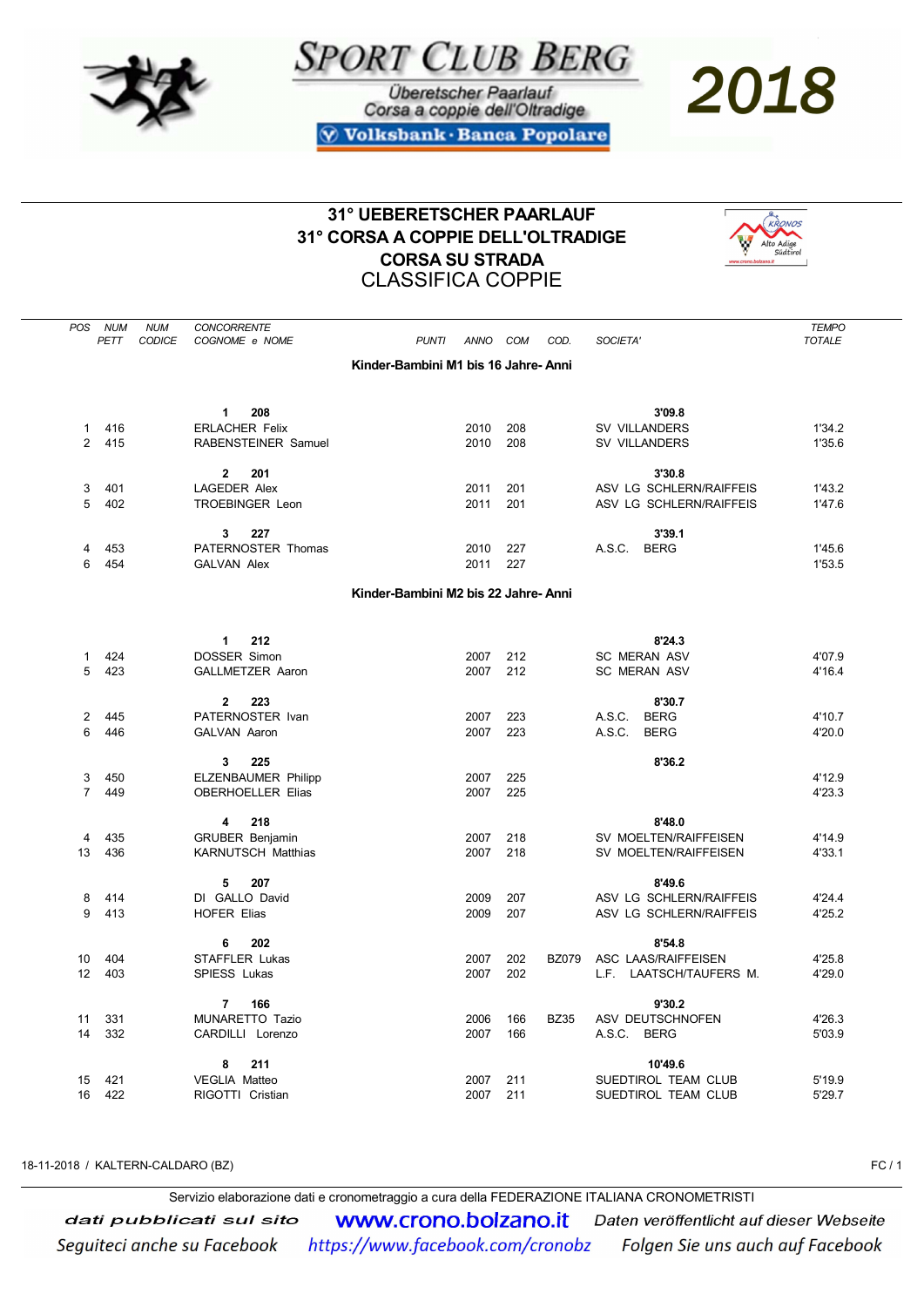| POS                            | <b>NUM</b><br>PETT | <b>NUM</b><br>CODICE | <b>CONCORRENTE</b><br>COGNOME e NOME                | <b>PUNTI</b>                            | ANNO         | COM        | COD.                       | SOCIETA'                             | <b>TEMPO</b><br><b>TOTALE</b> |
|--------------------------------|--------------------|----------------------|-----------------------------------------------------|-----------------------------------------|--------------|------------|----------------------------|--------------------------------------|-------------------------------|
|                                |                    |                      |                                                     | Maedchen-Femminile F1 bis 16 Jahre-Anni |              |            |                            |                                      |                               |
|                                |                    |                      |                                                     |                                         |              |            |                            |                                      |                               |
|                                |                    |                      | 1<br>221                                            |                                         |              |            |                            | 3'34.1                               |                               |
| 1                              | 441                |                      | PICHLER Magdalena                                   |                                         | 2010         | 221        |                            | <b>BERG</b><br>A.S.C.                | 1'40.0                        |
| 4                              | 442                |                      | PREZZI Victoria                                     |                                         | 2010         | 221        |                            | A.S.C.<br><b>BERG</b>                | 1'54.1                        |
|                                |                    |                      | $\mathbf{2}$<br>206                                 |                                         |              |            |                            | 3'40.7                               |                               |
| 2                              | 412                |                      | DI GALLO Teresa                                     |                                         | 2011         | 206        |                            | ASV LG SCHLERN/RAIFFEIS              | 1'49.6                        |
| 3                              | 411                |                      | HOFER Lena                                          |                                         | 2012         | 206        |                            | ASV LAATSCH RAIFFEISEN               | 1'51.1                        |
|                                |                    |                      |                                                     | Maedchen-Femminile F2 bis 22 Jahre-Anni |              |            |                            |                                      |                               |
|                                |                    |                      |                                                     |                                         |              |            |                            |                                      |                               |
|                                |                    |                      | 1<br>209                                            |                                         |              |            |                            | 9'13.7                               |                               |
| 2                              | 417                |                      | REITERER Sonja                                      |                                         | 2007         | 209        |                            | SV MOELTEN/RAIFFEISEN                | 4'36.2                        |
| 3                              | 418                |                      | PLATTNER Katharina                                  |                                         | 2008         | 209        |                            | SV MOELTEN/RAIFFEISEN                | 4'37.5                        |
|                                |                    |                      | $\mathbf{2}$<br>220                                 |                                         |              |            |                            | 9'37.4                               |                               |
| 1                              | 440                |                      | ALBER Sina                                          |                                         | 2007         | 220        |                            | A.S.C.<br><b>BERG</b>                | 4'29.8                        |
| 6                              | 439                |                      | <b>TSCHAGER Simone</b>                              |                                         | 2008         | 220        |                            | A.S.C.<br><b>BERG</b>                | 5'07.6                        |
|                                |                    |                      | 226<br>3                                            |                                         |              |            |                            | 9'59.7                               |                               |
| 4                              | 452                |                      | ELZENBAUMER Maria                                   |                                         | 2009         | 226        |                            |                                      | 4'57.6                        |
| 5                              | 451                |                      | OBERHOELLER Anna                                    |                                         | 2009         | 226        |                            |                                      | 5'02.1                        |
|                                |                    |                      | 204<br>4                                            |                                         |              |            |                            | 10'31.2                              |                               |
| 8                              | 407                |                      | POJER Silvia                                        |                                         | 2009         | 204        |                            | LENTI & VELOCI                       | 5'15.3                        |
| 9                              | 408                |                      | CAINELLI Gemma                                      |                                         | 2009         | 204        |                            |                                      | 5'15.9                        |
|                                |                    |                      | 228<br>5                                            |                                         |              |            |                            | 10'33.2                              |                               |
| 7                              | 456                |                      | NIEDERMAIR Anna                                     |                                         | 2009         | 228        |                            |                                      | 5'09.5                        |
| 11                             | 455                |                      | FROETSCHER Tamara                                   |                                         | 2009         | 228        |                            | A.S.C.<br><b>BERG</b>                | 5'23.7                        |
|                                |                    |                      | 210<br>6                                            |                                         |              |            |                            | 10'49.0                              |                               |
| 10                             | 420                |                      | DAMETTA Nora                                        |                                         | 2008         | 210        |                            | SUEDTIROL TEAM CLUB                  | 5'21.9                        |
| 13                             | 419                |                      | VEGLIA Sara                                         |                                         | 2007         | 210        |                            | SUEDTIROL TEAM CLUB                  | 5'27.1                        |
|                                |                    |                      | 203<br>7                                            |                                         |              |            |                            | 10'54.6                              |                               |
| 12                             | 406                |                      | <b>EISENSTECKEN Alice</b>                           |                                         | 2009         | 203        |                            | SAB BOLZANO                          | 5'26.1                        |
| 14                             | 405                |                      | <b>BIOLCATI Giulia</b>                              |                                         | 2009         | 203        |                            | SAB BOLZANO                          | 5'28.5                        |
|                                |                    |                      |                                                     | Kinder-Bambini Mix1 fino 16 anni        |              |            |                            |                                      |                               |
|                                |                    |                      |                                                     |                                         |              |            |                            |                                      |                               |
|                                |                    |                      | 216<br>$\mathbf 1$                                  |                                         |              |            |                            | 3'19.1                               |                               |
| $\mathbf{1}$<br>$\overline{2}$ | 431<br>432         |                      | FESTINI Ferdinand                                   |                                         | 2010         | 216<br>216 | <b>BZ35</b>                | ASV DEUTSCHNOFEN                     | 1'37.5                        |
|                                |                    |                      | HERBST Johanna                                      |                                         | 2010         |            | <b>BZ35</b>                | ASV DEUTSCHNOFEN                     | 1'41.6                        |
|                                |                    |                      | 219<br>$\mathbf{2}$                                 |                                         |              |            |                            | 3'45.7                               |                               |
| 3                              | 438                |                      | ALBER Emma                                          |                                         | 2010         | 219        |                            | A.S.C.<br><b>BERG</b>                | 1'50.1                        |
| 6                              | 437                |                      | FROETSCHER Markus                                   |                                         | 2012 219     |            |                            | A.S.C.<br><b>BERG</b>                | 1'55.6                        |
|                                |                    |                      | 217<br>3                                            |                                         |              |            |                            | 3'49.5                               |                               |
| 4                              | 433                |                      | DORFMANN Ian                                        |                                         | 2012         | 217        |                            | <b>SG EISACKTAL RAIFFEISEN</b>       | 1'52.0                        |
| $7^{\circ}$                    | 434                |                      | CAVONE Sofia                                        |                                         | 2012         | 217        |                            | <b>SG EISACKTAL RAIFFEISEN</b>       | 1'57.5                        |
|                                |                    |                      | 205<br>4                                            |                                         |              |            |                            | 4'13.4                               |                               |
| 5                              | 409                |                      | EISENSTECKEN Riccardo                               |                                         | 2011         | 205        |                            | SAB BOLZANO                          | 1'54.8                        |
| 8                              | 410                |                      | BIOLCATI Sophie                                     |                                         | 2011         | 205        |                            | SAB BOLZANO                          | 2'18.6                        |
|                                |                    |                      |                                                     | Kinder-Bambini Mix2 fino 22 anni        |              |            |                            |                                      |                               |
|                                |                    |                      |                                                     |                                         |              |            |                            |                                      |                               |
|                                |                    |                      | 214<br>$\mathbf 1$                                  |                                         |              |            |                            | 8'45.7                               |                               |
| $\mathbf{1}$<br>3              | 427<br>428         |                      | <b>THALER Peter</b><br><b>WEISSENSTEINER Leonie</b> |                                         | 2008<br>2008 | 214<br>214 | <b>BZ35</b><br><b>BZ35</b> | ASV DEUTSCHNOFEN<br>ASV DEUTSCHNOFEN | 4'11.7<br>4'34.0              |
|                                |                    |                      |                                                     |                                         |              |            |                            |                                      |                               |

18-11-2018 / KALTERN-CALDARO (BZ) 6 (BZ)

Servizio elaborazione dati e cronometraggio a cura della FEDERAZIONE ITALIANA CRONOMETRISTI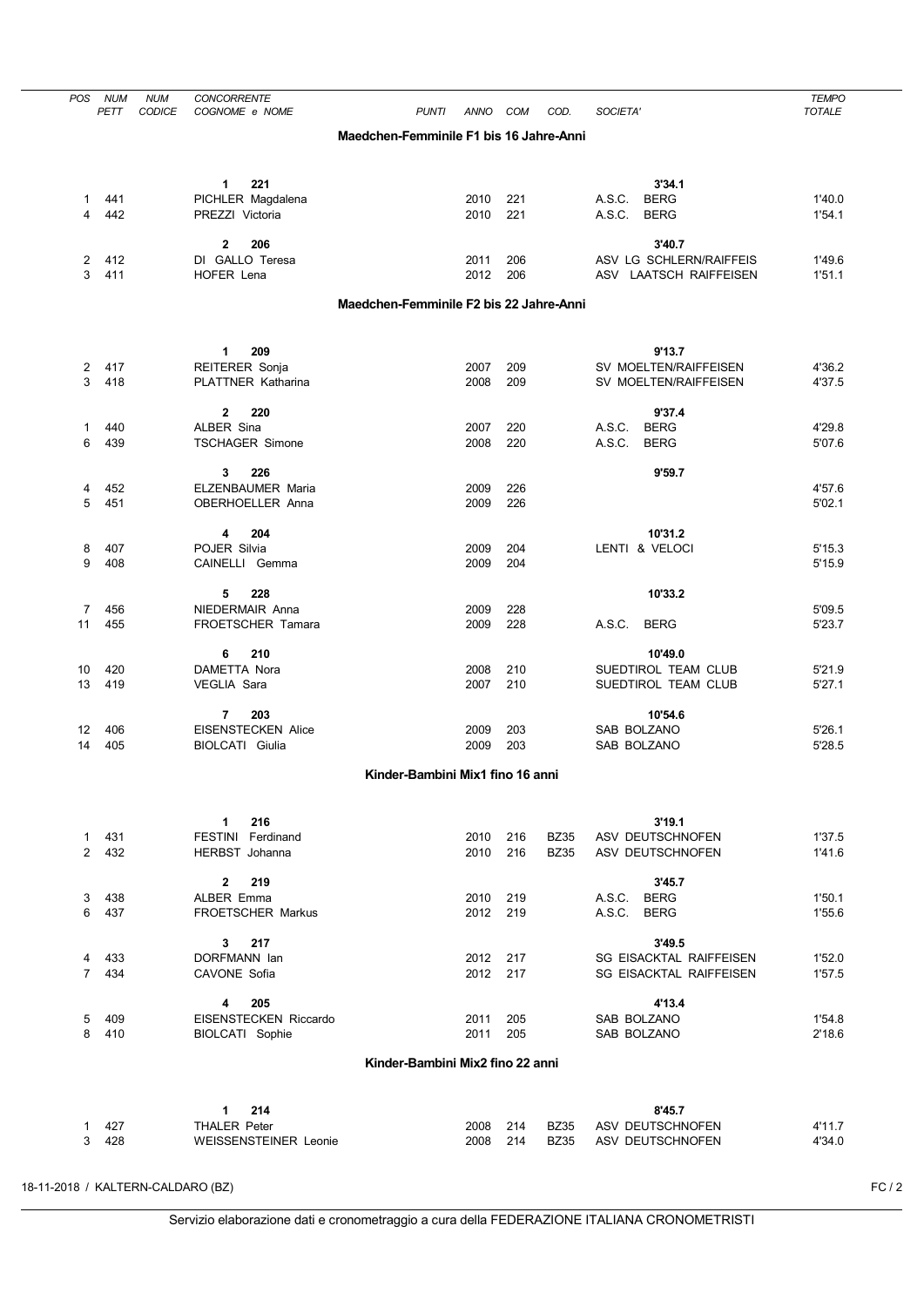| <b>POS</b>          | <b>NUM</b> | <b>NUM</b>    | <b>CONCORRENTE</b>                                 |              |                        |            |             |                                                        | <b>TEMPO</b>       |
|---------------------|------------|---------------|----------------------------------------------------|--------------|------------------------|------------|-------------|--------------------------------------------------------|--------------------|
|                     | PETT       | <b>CODICE</b> | COGNOME e NOME                                     | <b>PUNTI</b> | ANNO                   | COM        | COD.        | SOCIETA'                                               | <b>TOTALE</b>      |
|                     |            |               |                                                    |              |                        |            |             |                                                        |                    |
|                     | 429        |               | 215<br>$\mathbf{2}$<br>OLIVETTO Simon              |              | 2007                   | 215        |             | 9'07.9<br>SUEDTIROLER LV                               |                    |
| 2<br>4              | 430        |               | OPRANDI Adele                                      |              | 2008                   | 215        |             | SUEDTIROLER LV                                         | 4'21.1<br>4'46.8   |
|                     |            |               |                                                    |              |                        |            |             |                                                        |                    |
|                     |            |               |                                                    |              | Jugend maennlich       |            |             |                                                        |                    |
|                     |            |               |                                                    |              |                        |            |             |                                                        |                    |
|                     |            |               |                                                    |              |                        |            |             |                                                        |                    |
|                     |            |               | 157<br>1                                           |              |                        |            |             | 21'32.2                                                |                    |
| 2                   | 314        |               | DOMENICI Ivan                                      |              | 2005                   | 157        |             |                                                        | 10'38.3            |
| 3                   | 313        |               | <b>MELLE Valentino</b>                             |              | 2005                   | 157        |             | <b>SC MERAN ASV</b>                                    | 10'53.9            |
|                     |            |               |                                                    |              |                        |            |             |                                                        |                    |
|                     |            |               | $\mathbf{2}$<br>159                                |              |                        |            |             | 22'31.0                                                |                    |
| 1<br>$\overline{7}$ | 317<br>318 |               | <b>HOFER David</b>                                 |              | 2003                   | 159        | <b>BZ35</b> | ASV DEUTSCHNOFEN                                       | 10'29.2            |
|                     |            |               | RANIGLER Jan                                       |              | 2004                   | 159        | <b>BZ35</b> | ASV DEUTSCHNOFEN                                       | 12'01.8            |
|                     |            |               | 3<br>160                                           |              |                        |            |             | 23'23.8                                                |                    |
| 5                   | 320        |               | <b>BORTOLI Tommaso</b>                             |              | 2005                   | 160        |             | <b>SG EISACKTAL RAIFFEISEN</b>                         | 11'37.7            |
| 6                   | 319        |               | STROBL Noah                                        |              | 2005                   | 160        |             | SG EISACKTAL RAIFFEISEN                                | 11'46.1            |
|                     |            |               |                                                    |              |                        |            |             |                                                        |                    |
|                     |            |               | 168<br>4                                           |              |                        |            |             | 24'14.8                                                |                    |
| 4                   | 335        |               | DAMETTO Niccolo'                                   |              | 2003                   | 168        |             |                                                        | 11'26.3            |
| 9                   | 336        |               | DAMETTO Amedeo                                     |              | 2005                   | 168        |             |                                                        | 12'48.5            |
|                     |            |               |                                                    |              |                        |            |             |                                                        |                    |
|                     | 337        |               | 5<br>169<br><b>ELLER Moritz</b>                    |              | 2006                   | 169        |             | 27'11.8                                                | 12'30.4            |
| 8<br>10             | 338        |               | <b>KROENER Moritz</b>                              |              | 2006                   | 169        |             |                                                        | 14'41.4            |
|                     |            |               |                                                    |              |                        |            |             |                                                        |                    |
|                     |            |               |                                                    |              | <b>Jugend Weiblich</b> |            |             |                                                        |                    |
|                     |            |               |                                                    |              |                        |            |             |                                                        |                    |
|                     |            |               |                                                    |              |                        |            |             |                                                        |                    |
|                     |            |               | $\mathbf{1}$<br>158                                |              |                        |            |             | 24'26.6                                                |                    |
| 1                   | 316        |               | THALER Lisa                                        |              | 2003                   | 158        |             | LF SARNTAL/RAIFFEISEN                                  | 11'57.7            |
| 5                   | 315        |               | SPOEGLER Jana                                      |              | 2003                   | 158        |             | LF SARNTAL/RAIFFEISEN                                  | 12'28.9            |
|                     |            |               |                                                    |              |                        |            |             |                                                        |                    |
|                     | 308        |               | $\mathbf{2}$<br>154<br><b>OBERHOFER Marion</b>     |              |                        |            |             | 24'57.2<br>SG EISACKTAL RAIFFEISEN                     | 12'07.2            |
| 3<br>8              | 307        |               | DORFMANN Victoria                                  |              | 2005<br>2005           | 154<br>154 |             | SG EISACKTAL RAIFFEISEN                                | 12'50.0            |
|                     |            |               |                                                    |              |                        |            |             |                                                        |                    |
|                     |            |               | 162<br>3                                           |              |                        |            |             | 25'24.7                                                |                    |
| 6                   | 324        |               | <b>OBKIRCHER Laura</b>                             |              | 2005                   | 162        | <b>BZ35</b> | ASV DEUTSCHNOFEN                                       | 12'33.3            |
| 9                   | 323        |               | PICHLER Tabea                                      |              | 2005                   | 162        |             | A.S.C.<br><b>BERG</b>                                  | 12'51.4            |
|                     |            |               |                                                    |              |                        |            |             |                                                        |                    |
|                     |            |               | 152<br>4                                           |              |                        |            |             | 25'43.7                                                |                    |
| 2                   | 303        |               | SPIESS Lisa                                        |              | 2004                   | 152        |             | L.F. LAATSCH/TAUFERS M.                                | 12'03.7            |
| 15                  | 304        |               | STAFFLER Julia                                     |              | 2004                   | 152        |             | L.F. LAATSCH/TAUFERS M.                                | 13'40.0            |
|                     |            |               | 155<br>5                                           |              |                        |            |             | 25'53.7                                                |                    |
| 4                   | 309        |               | REIF Iris                                          |              | 2003                   | 155        |             | <b>KSV TRIATHLON</b>                                   | 12'25.8            |
| 14                  | 310        |               | DORIGONI Lara                                      |              | 2002                   | 155        |             | <b>KSV TRIATHLON</b>                                   | 13'27.9            |
|                     |            |               |                                                    |              |                        |            |             |                                                        |                    |
|                     |            |               | 163<br>6                                           |              |                        |            |             | 26'06.1                                                |                    |
| 10                  | 325        |               | PATERNOSTER Julia                                  |              | 2005                   | 163        |             |                                                        | 12'52.2            |
| 13                  | 326        |               | <b>LEMAYR Eva</b>                                  |              | 2005                   | 163        |             |                                                        | 13'13.9            |
|                     |            |               |                                                    |              |                        |            |             |                                                        |                    |
|                     |            |               | 156<br>$\overline{7}$<br><b>DORFMANN Valentina</b> |              |                        |            |             | 26'57.9                                                |                    |
| 12<br>16            | 312<br>311 |               | DE NIGRO Isla                                      |              | 2006<br>2006           | 156<br>156 |             | <b>SCHWIMMCLUB BRIXEN</b><br><b>SCHWIMMCLUB BRIXEN</b> | 12'59.2<br>13'58.7 |
|                     |            |               |                                                    |              |                        |            |             |                                                        |                    |
|                     |            |               | 151<br>8                                           |              |                        |            |             | 27'39.0                                                |                    |
| 7                   | 301        |               | <b>ABART Elisa</b>                                 |              | 2003                   | 151        |             | L.F. LAATSCH/TAUFERS M.                                | 12'40.4            |
| 18                  | 302        |               | ABART Isabel                                       |              | 2004                   | 151        |             | L.F. LAATSCH/TAUFERS M.                                | 14'58.6            |
|                     |            |               |                                                    |              |                        |            |             |                                                        |                    |
|                     |            |               | 167<br>9                                           |              |                        |            |             | 29'17.8                                                |                    |
| 11                  | 333        |               | <b>KARNUTSCH Sophie</b>                            |              | 2004                   | 167        |             | SV MOELTEN/RAIFFEISEN                                  | 12'58.2            |
| 20                  | 334        |               | PERKMANN Viktoria                                  |              | 2006                   | 167        |             |                                                        | 16'19.6            |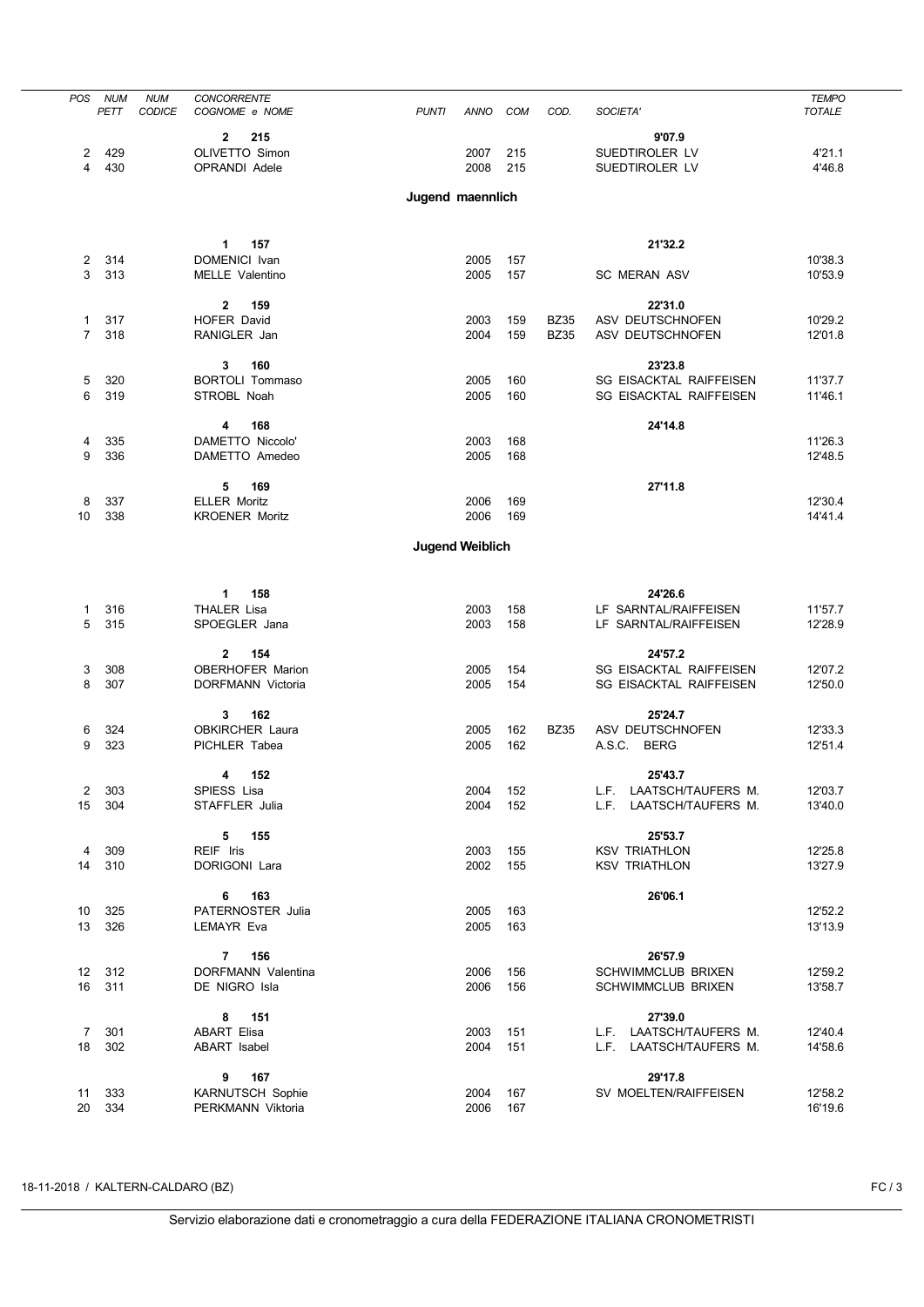| <b>POS</b>     | <b>NUM</b> | <b>NUM</b>    | <b>CONCORRENTE</b>       |                       |              |     |              |                         | <b>TEMPO</b>  |
|----------------|------------|---------------|--------------------------|-----------------------|--------------|-----|--------------|-------------------------|---------------|
|                | PETT       | <b>CODICE</b> | COGNOME e NOME           | <b>PUNTI</b>          | ANNO         | COM | COD.         | SOCIETA'                | <b>TOTALE</b> |
|                |            |               |                          |                       |              |     |              |                         |               |
|                |            |               | 164<br>10                |                       |              |     |              | 30'17.3                 |               |
| 17             | 328        |               | PICHLER Elisabeth        |                       | 2005         | 164 |              |                         | 14'17.0       |
| 19             | 327        |               | GOELLER Sophia           |                       | 2005         | 164 |              |                         | 16'00.3       |
|                |            |               |                          |                       |              |     |              |                         |               |
|                |            |               |                          |                       | Jugend mixed |     |              |                         |               |
|                |            |               |                          |                       |              |     |              |                         |               |
|                |            |               |                          |                       |              |     |              |                         |               |
|                |            |               |                          |                       |              |     |              |                         |               |
|                |            |               | 1<br>161                 |                       |              |     |              | 22'32.9                 |               |
| 1              | 321        |               | <b>MALFER Alexander</b>  |                       | 2003         | 161 |              | A.S.C. BERG             | 11'05.7       |
| 2              | 322        |               | MELLE Maddalena          |                       | 2003         | 161 |              | <b>SC MERAN ASV</b>     | 11'27.2       |
|                |            |               |                          |                       |              |     |              |                         |               |
|                |            |               | $\mathbf{2}$<br>165      |                       |              |     |              | 25'27.3                 |               |
| 3              | 329        |               | <b>THALER Niklas</b>     |                       | 2006         | 165 | <b>BZ35</b>  | ASV DEUTSCHNOFEN        | 12'26.8       |
| 4              | 330        |               | FESTINI Sophia           |                       | 2004         | 165 | <b>BZ35</b>  | ASV DEUTSCHNOFEN        | 13'00.5       |
|                |            |               |                          |                       |              |     |              |                         |               |
|                |            |               |                          | Weiblich-Femm. Bis 60 |              |     |              |                         |               |
|                |            |               |                          |                       |              |     |              |                         |               |
|                |            |               |                          |                       |              |     |              |                         |               |
|                |            |               |                          |                       |              |     |              |                         |               |
|                |            |               | 80<br>1                  |                       |              |     |              | 55'19.7                 |               |
| 1              | 159        |               | FALCHETTI Martina        |                       | 2002         | 80  |              | <b>SC MERAN ASV</b>     | 26'13.0       |
| 3              | 160        |               | <b>GARBER Emma</b>       |                       | 2001         | 80  |              | <b>SC MERAN ASV</b>     | 29'06.7       |
|                |            |               |                          |                       |              |     |              |                         |               |
|                |            |               | $\mathbf{2}$<br>50       |                       |              |     |              | 57'05.6                 |               |
| 2              | 100        |               | ENGL Katja               |                       | 1999         | 50  |              | <b>SSV BRUNECK</b>      | 27'50.5       |
| 4              | 99         |               | <b>HERMETER Nathalie</b> |                       | 1997         | 50  |              | SUEDTIROLER LV          | 29'15.1       |
|                |            |               |                          |                       |              |     |              |                         |               |
|                |            |               |                          |                       |              |     |              |                         |               |
|                |            |               | 3<br>55                  |                       |              |     |              | 1:03'44.0               |               |
| 5              | 110        |               | <b>AUER Stefanie</b>     |                       | 1999         | 55  |              | A.S.C.<br><b>BERG</b>   | 30'27.9       |
| 6              | 109        |               | AUER Nadja               |                       | 2001         | 55  |              | A.S.C.<br><b>BERG</b>   | 33'16.1       |
|                |            |               |                          |                       |              |     |              |                         |               |
|                |            |               |                          | Weiblich-Femm. 61-90  |              |     |              |                         |               |
|                |            |               |                          |                       |              |     |              |                         |               |
|                |            |               |                          |                       |              |     |              |                         |               |
|                |            |               | 1<br>16                  |                       |              |     |              | 56'12.8                 |               |
|                |            |               |                          |                       |              |     |              |                         |               |
| 1              | 31         |               | <b>TARTER Roberta</b>    |                       | 1974         | 16  |              | US STELLA ALPINA CARANO | 27'16.2       |
| $\overline{2}$ | 32         |               | SOMMAVILLA Sara          |                       | 1980         | 16  |              | US STELLA ALPINA CARANO | 28'56.6       |
|                |            |               |                          |                       |              |     |              |                         |               |
|                |            |               | $\mathbf 2$<br>19        |                       |              |     |              | 1:01'10.0               |               |
| 3              | 38         |               | <b>DEIDDA Monica</b>     |                       | 1967         | 19  |              | AS MERANO               | 29'48.2       |
| 4              | 37         |               | <b>BOTTIN Camilla</b>    |                       | 1989         | 19  |              | PODISTI MONSELICENSI    | 31'21.8       |
|                |            |               |                          |                       |              |     |              |                         |               |
|                |            |               | 3<br>11                  |                       |              |     |              | 1:07'24.7               |               |
| 5              | 21         |               | HACK Franziska<br>Maria  |                       | 1985 11      |     |              |                         | 32'34.2       |
|                |            |               |                          |                       |              |     |              |                         |               |
| 6              | 22         |               | <b>MUR Manuela</b>       |                       | 1974 11      |     |              |                         | 34'50.5       |
|                |            |               |                          |                       |              |     |              |                         |               |
|                |            |               |                          | Weiblich-Femm. 91-120 |              |     |              |                         |               |
|                |            |               |                          |                       |              |     |              |                         |               |
|                |            |               |                          |                       |              |     |              |                         |               |
|                |            |               | 1<br>5                   |                       |              |     |              | 53'58.0                 |               |
| 1              | 9          |               | PIRCHER Petra            |                       | 1971         | 5   |              | RENNERCLUB VINSCHGAU    | 25'25.5       |
| 2              | 10         |               | LORENZANI Mirka          |                       | 1966         | 5   | <b>BZ079</b> | ASC LAAS/RAIFFEISEN     | 28'32.5       |
|                |            |               |                          |                       |              |     |              |                         |               |
|                |            |               | $\overline{2}$<br>41     |                       |              |     |              | 58'01.8                 |               |
|                |            |               |                          |                       | 1969         |     |              | ATLETICA INSIEME        |               |
| 4              | 81         |               | DALL'AGNOLA Licia        |                       |              | 41  |              |                         | 28'44.8       |
| 6              | 82         |               | <b>GOLDSMITH Sally</b>   |                       | 1961         | 41  |              | ATLETICA INSIEME        | 29'17.0       |
|                |            |               |                          |                       |              |     |              |                         |               |
|                |            |               | 3<br>39                  |                       |              |     |              | 59'23.7                 |               |
| 7              | 77         |               | STRIMMER Evi Maria       |                       | 1968         | 39  | <b>BZ079</b> | ASC LAAS/RAIFFEISEN     | 29'31.9       |
| 8              | 78         |               | PARIZEK Hortenzia        |                       | 1976         | 39  | <b>BZ079</b> | ASC LAAS/RAIFFEISEN     | 29'51.8       |
|                |            |               |                          |                       |              |     |              |                         |               |
|                |            |               | 26<br>4                  |                       |              |     |              | 1:00'36.5               |               |
|                |            |               | <b>THALER Karolina</b>   |                       | 1972         |     |              | LF SARNTAL/RAIFFEISEN   |               |
| 5              | 51         |               |                          |                       |              | 26  |              |                         | 29'11.3       |
| 9              | 52         |               | <b>TROJER Rosa</b>       |                       | 1970         | 26  |              | LF SARNTAL/RAIFFEISEN   | 31'25.2       |
|                |            |               |                          |                       |              |     |              |                         |               |
|                |            |               | 5<br>62                  |                       |              |     |              | 1:01'03.0               |               |
| 3              | 124        |               | IANESI Manuela           |                       | 1963         | 62  |              |                         | 28'40.2       |
| 10             | 123        |               | IANESI Daniela           |                       | 1963         | 62  |              |                         | 32'22.8       |
|                |            |               |                          |                       |              |     |              |                         |               |

18-11-2018 / KALTERN-CALDARO (BZ) FC / 4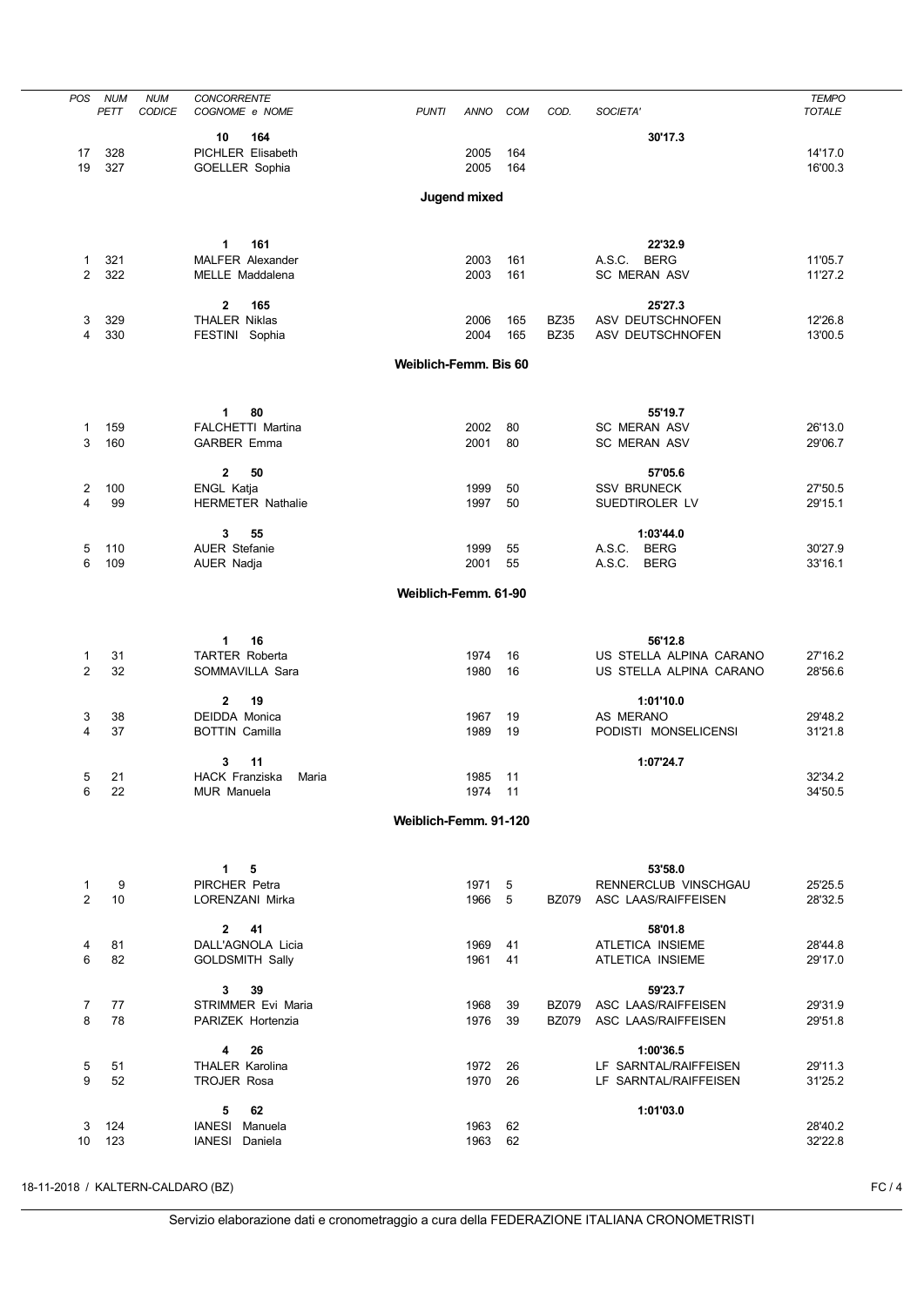| POS             | <b>NUM</b> | <b>NUM</b> | <b>CONCORRENTE</b>            |                               | <b>ANNO</b> |                |      |                             | <b>TEMPO</b>  |
|-----------------|------------|------------|-------------------------------|-------------------------------|-------------|----------------|------|-----------------------------|---------------|
|                 | PETT       | CODICE     | COGNOME e NOME                | <b>PUNTI</b>                  |             | <b>COM</b>     | COD. | SOCIETA'                    | <b>TOTALE</b> |
|                 |            |            | 6<br>8                        |                               |             |                |      | 1:08'32.8                   |               |
| 11              | 16         |            | SANTIVANO Susana              |                               | 1973        | 8              |      | <b>ASC NEUGREIS</b>         | 34'05.0       |
| 12              | 15         |            | <b>SCHILLING Ellisabeth</b>   |                               | 1961        | 8              |      | ASC NEUGREIS                | 34'27.8       |
|                 |            |            |                               |                               |             |                |      |                             |               |
|                 |            |            | 7<br>79                       |                               |             |                |      | 1:39'52.2                   |               |
|                 |            |            |                               |                               |             |                |      | A.S.C. BERG                 |               |
| 13              | 158        |            | SANDRINI Margit               |                               | 1947        | 79             |      |                             | 45'26.9       |
| 14              | 157        |            | SALTUARI Karin                |                               | 1970        | - 79           |      | <b>LEBENSHILFE</b>          | 54'25.3       |
|                 |            |            |                               | Weiblich-Femm. 121 und aelter |             |                |      |                             |               |
|                 |            |            |                               |                               |             |                |      |                             |               |
|                 |            |            |                               |                               |             |                |      |                             |               |
|                 |            |            |                               |                               |             |                |      |                             |               |
|                 |            |            | 1<br>$\mathbf{2}$             |                               |             |                |      | 1:03'01.2                   |               |
| 1               | 3          |            | PATTIS Rosy                   |                               | 1952        | $\overline{2}$ |      |                             | 30'50.9       |
| 2               | 4          |            | ZELGER Annamaria              |                               | 1961        | $\overline{2}$ |      |                             | 32'10.3       |
|                 |            |            |                               |                               |             |                |      |                             |               |
|                 |            |            | $\mathbf 2$<br>51             |                               |             |                |      | 1:11'46.8                   |               |
| 3               | 102        |            | ANSELMI Cinzia                |                               | 1965        | 51             |      | SV JENESIEN SOLTNFLITZE     | 33'32.5       |
| 4               | 101        |            | <b>KOFLER Anneliese</b>       |                               | 1950        | 51             |      | A.S.C. BERG                 | 38'14.3       |
|                 |            |            |                               |                               |             |                |      |                             |               |
|                 |            |            |                               | Maennlich-Masch. bis 60 jahre |             |                |      |                             |               |
|                 |            |            |                               |                               |             |                |      |                             |               |
|                 |            |            |                               |                               |             |                |      |                             |               |
|                 |            |            | 1<br>40                       |                               |             |                |      | 44'50.8                     |               |
| 1               | 79         |            | <b>HOFER Daniel</b>           |                               | 1983        | 40             |      | ASV STERZING VOLKSBANK      | 22'01.3       |
| $\overline{2}$  | 80         |            | <b>TRENTIN Yuri</b>           |                               | 1994        | 40             |      | TRIATHLON A.A.              | 22'49.5       |
|                 |            |            |                               |                               |             |                |      |                             |               |
|                 |            |            | $\mathbf 2$<br>30             |                               |             |                |      | 49'37.2                     |               |
| 3               | 60         |            | <b>KELDERER Paul</b>          |                               | 1999        | 30             |      | SUEDTIROLER LV              | 23'30.8       |
| 5               | 59         |            | OLIVETTO Patrick              |                               | 1977        | 30             |      | SUEDTIROLER LV              | 26'06.4       |
|                 |            |            |                               |                               |             |                |      |                             |               |
|                 |            |            | 3<br>3                        |                               |             |                |      | 52'38.7                     |               |
| 4               | 6          |            | <b>MUSSNER Luca</b>           |                               | 2001        | 3              |      | <b>GHERDEINA RUNNERS</b>    | 25'32.3       |
| 6               | 5          |            | <b>GROSS Patrick</b>          |                               | 2002        | 3              |      | TELMEKOM TEAM SUEDTIROL     | 27'06.4       |
|                 |            |            |                               |                               |             |                |      |                             |               |
|                 |            |            | 54<br>4                       |                               |             |                |      | 57'42.4                     |               |
| 7               | 107        |            | <b>GARGITTER Leo</b>          |                               | 2001        | 54             |      | A.S.C. BERG                 | 28'42.6       |
| 8               | 108        |            | BAZZANELLA Ivan               |                               | 2001        | 54             |      | LENTI & VELOCI              | 28'59.8       |
|                 |            |            |                               |                               |             |                |      |                             |               |
|                 |            |            |                               | Maennlich-Masch. 61-90        |             |                |      |                             |               |
|                 |            |            |                               |                               |             |                |      |                             |               |
|                 |            |            |                               |                               |             |                |      |                             |               |
|                 |            |            | 58<br>1                       |                               |             |                |      | 44'45.9                     |               |
|                 | 1 116      |            | BAZZONI Gianmarco             |                               | 1989        | 58             |      | ATHLETIC CLUB 96 ALPERI     | 21'44.2       |
| 4               | 115        |            | HOLTZ Alex                    |                               | 1981 58     |                |      | FULLSPORT MERAN             | 23'01.7       |
|                 |            |            |                               |                               |             |                |      |                             |               |
|                 |            |            | $2 \qquad 47$                 |                               |             |                |      | 46'28.5                     |               |
| 3               | 93         |            | MAYERHOFER Martin             |                               | 1972 47     |                |      | SG EISACKTAL RAIFFEISEN     | 22'36.9       |
| 5               | 94         |            | <b>RABENSTEINER Alexander</b> |                               | 1976 47     |                |      | SG EISACKTAL RAIFFEISEN     | 23'51.6       |
|                 |            |            |                               |                               |             |                |      |                             |               |
|                 |            |            | $3 \overline{\phantom{1}35}$  |                               |             |                |      | 47'16.3                     |               |
| $\overline{2}$  | 70         |            | VECCHIETTI Matteo             |                               | 1981 35     |                |      | TN500 ATLETICA VALLE CEMBRA | 22'29.5       |
| 9               | 69         |            | POJER Alfredo                 |                               | 1966 35     |                |      | TN500 ATLETICA VALLE CEMBRA | 24'46.8       |
|                 |            |            |                               |                               |             |                |      |                             |               |
|                 |            |            | 4 45                          |                               |             |                |      | 49'14.5                     |               |
| 6               | 89         |            | POLLA Walter                  |                               | 1974 45     |                |      |                             | 24'07.0       |
| 10              | 90         |            | GIOTTO Luca                   |                               | 1974 45     |                |      |                             | 25'07.5       |
|                 |            |            |                               |                               |             |                |      |                             |               |
|                 |            |            | $5$ 63                        |                               |             |                |      | 49'51.9                     |               |
| 8               | 125        |            | PICHLER Roland                |                               | 1978 63     |                |      | LC KALTERN                  | 24'41.6       |
| 11              | 126        |            | PITTSCHIELER Gerhard          |                               | 1975 63     |                |      | LC KALTERN                  | 25'10.3       |
|                 |            |            |                               |                               |             |                |      |                             |               |
|                 |            |            | 42<br>6                       |                               |             |                |      | 51'22.4                     |               |
| $\overline{7}$  | 83         |            | SPERANDIO Christian           |                               | 1979 42     |                |      | TRIATHLON A.A.              | 24'23.0       |
| 12 <sup>°</sup> | 84         |            | VANZETTA Roberto              |                               | 1970 42     |                |      | TRIATHLON A.A.              | 26'59.4       |
|                 |            |            |                               |                               |             |                |      |                             |               |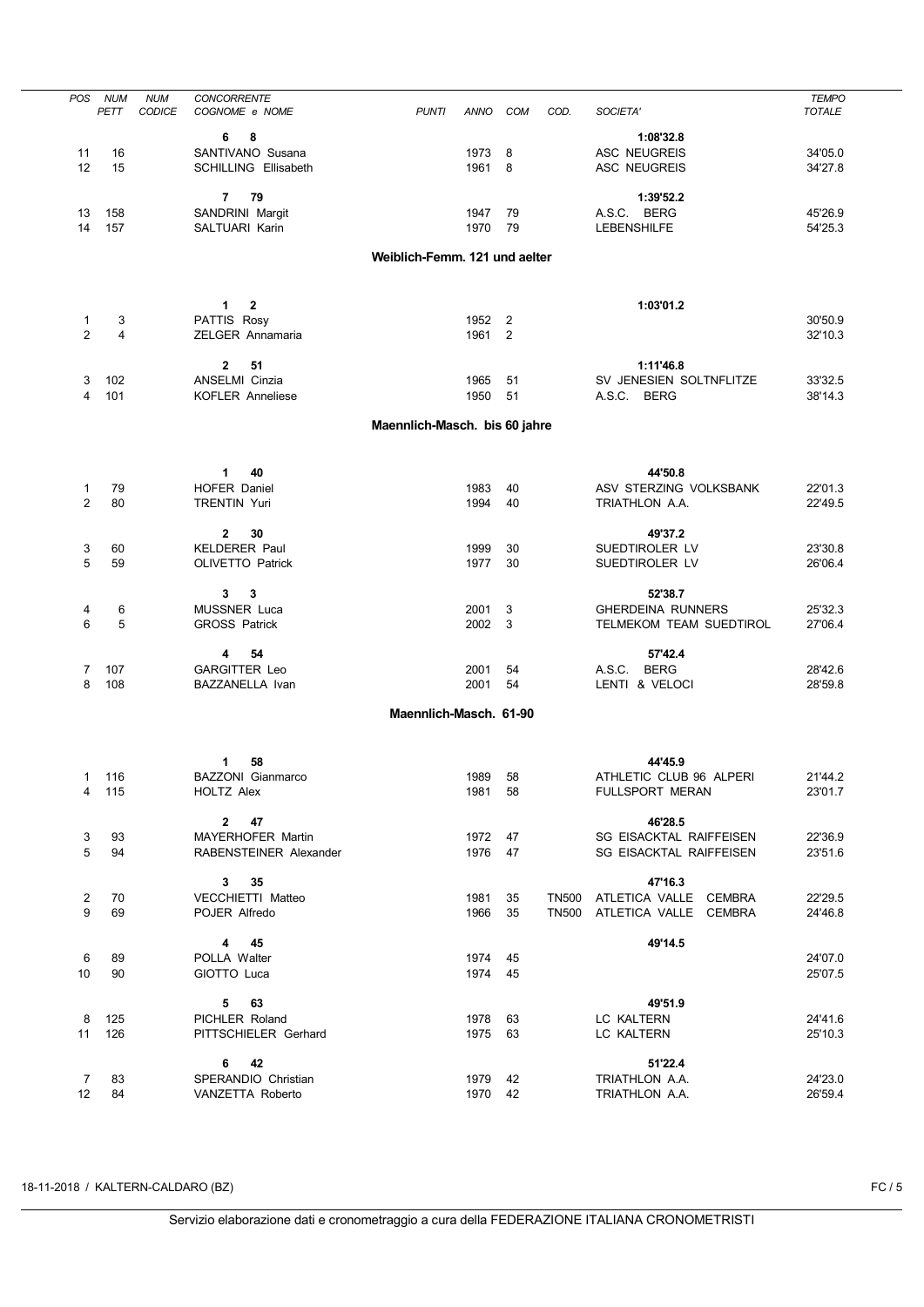| <b>POS</b>          | <b>NUM</b><br>PETT | <b>NUM</b><br><b>CODICE</b> | <b>CONCORRENTE</b><br>COGNOME e NOME                | <b>PUNTI</b>            | <b>ANNO</b>  | COM      | COD.             | SOCIETA'                                   | <b>TEMPO</b><br><b>TOTALE</b> |
|---------------------|--------------------|-----------------------------|-----------------------------------------------------|-------------------------|--------------|----------|------------------|--------------------------------------------|-------------------------------|
|                     |                    |                             |                                                     | Maennlich-Masch, 91-120 |              |          |                  |                                            |                               |
|                     |                    |                             |                                                     |                         |              |          |                  |                                            |                               |
|                     |                    |                             | 75<br>$1 -$                                         |                         |              |          |                  | 46'25.5                                    |                               |
| 1<br>$\overline{2}$ | 150<br>149         |                             | <b>AGETHLE Matthias</b><br><b>SCHWALT Konrad</b>    |                         | 1977<br>1968 | 75<br>75 | X1154            | SPORTLER TEAM<br>RENNERCLUB VINSCHGAU      | 23'08.4<br>23'17.1            |
|                     |                    |                             | $\mathbf{2}$<br>72                                  |                         |              |          |                  | 48'13.8                                    |                               |
| 3                   | 144                |                             | <b>GROSS Ulrich</b>                                 |                         | 1972         | 72       |                  | TELMEKOM TEAM SUEDTIROL                    | 23'45.1                       |
| 6                   | 143                |                             | GROSS Herbert                                       |                         | 1969         | 72       |                  | TELMEKOM TEAM SUEDTIROL                    | 24'28.7                       |
|                     |                    |                             | 3<br>43                                             |                         |              |          |                  | 48'59.5                                    |                               |
| 4                   | 85                 |                             | TSCHOLL Christian                                   |                         | 1971         | 43       |                  | RENNERCLUB VINSCHGAU                       | 23'47.5                       |
| 11                  | 86                 |                             | PLATZGUMMER Helmut                                  |                         | 1960         | 43       |                  | RENNERCLUB VINSCHGAU                       | 25'12.0                       |
| 7                   | 106                |                             | 53<br>4<br><b>EBNER Andreas</b>                     |                         | 1971         | 53       | K0251            | 49'24.6<br>DYNAMIC BIKE TEAM EPPAN         | 24'36.7                       |
| 9                   | 105                |                             | <b>TSCHIGG Armin</b>                                |                         | 1973         | 53       |                  | A.S.C.<br><b>BERG</b>                      | 24'47.9                       |
|                     |                    |                             |                                                     |                         |              |          |                  |                                            |                               |
|                     |                    |                             | 71<br>5                                             |                         |              |          |                  | 49'28.3                                    |                               |
| 5                   | 142                |                             | <b>CORRADINI Renzo</b>                              |                         | 1968         | 71       | TNF <sub>1</sub> | POL. MOLINA                                | 24'17.0                       |
| 10                  | 141                |                             | MONTELEONE Giuseppe                                 |                         | 1965         | 71       | TNC <sub>5</sub> | <b>US CORNACCI</b>                         | 25'11.3                       |
|                     |                    |                             | 17<br>6                                             |                         |              |          |                  | 52'15.2                                    |                               |
| 14                  | 34                 |                             | SINNER Ewald                                        |                         | 1970         | 17       |                  | LC PUSTERTAL                               | 25'50.8                       |
| 15                  | 33                 |                             | <b>BURGER Alexander</b>                             |                         | 1970         | 17       |                  | LC PUSTERTAL                               | 26'24.4                       |
|                     |                    |                             | 67<br>$\overline{7}$                                |                         |              |          |                  | 54'09.6                                    |                               |
| 8                   | 134                |                             | IULIANO Fabio                                       |                         | 1971         | 67       |                  | AS MERANO                                  | 24'42.5                       |
| 22                  | 133                |                             | DIGNANI Christian                                   |                         | 1963         | 67       |                  | AS MERANO                                  | 29'27.1                       |
|                     |                    |                             | 78<br>8                                             |                         |              |          |                  | 54'53.4                                    |                               |
| 16                  | 156                |                             | ZANONI Massimo                                      |                         | 1960         | 78       |                  | TRIATHLON A.A.                             | 27'00.7                       |
| 19                  | 155                |                             | <b>MESSINA Luca</b>                                 |                         | 1960         | 78       |                  | TRIATHLON A.A.                             | 27'52.7                       |
|                     |                    |                             | 61<br>9                                             |                         |              |          |                  | 54'54.4                                    |                               |
| 12                  | 121                |                             | ZAGO Massimo                                        |                         | 1969         | 61       |                  | U.S. BRONZOLO                              | 25'24.4                       |
| 23                  | 122                |                             | ROCCATO Maurizio                                    |                         | 1969         | 61       |                  | U.S. BRONZOLO                              | 29'30.0                       |
|                     |                    |                             | 49<br>10                                            |                         |              |          |                  | 56'24.7                                    |                               |
| 17                  | 98                 |                             | <b>HUBER Felix</b>                                  |                         | 1966         | 49       |                  | SUEDTIROLER LV                             | 27'40.7                       |
| 21                  | 97                 |                             | PECHLANER Christoph                                 |                         | 1962         | 49       |                  | SUEDTIROLER LV                             | 28'44.0                       |
|                     |                    |                             | 24<br>11                                            |                         |              |          |                  | 58'20.0                                    |                               |
| 18<br>25            | 47<br>48           |                             | <b>VEGLIA Gianni</b><br><b>SCALDAFERRO Emanuele</b> |                         | 1972<br>1972 | 24<br>24 |                  | SUEDTIROL TEAM CLUB<br>SUEDTIROL TEAM CLUB | 27'45.7                       |
|                     |                    |                             |                                                     |                         |              |          |                  |                                            | 30'34.3                       |
|                     |                    |                             | 20<br>12 <sup>12</sup>                              |                         |              |          |                  | 58'29.7                                    |                               |
| 13                  | 39                 |                             | DE NADAI Massimo                                    |                         | 1966         | 20       |                  | SUEDTIROL TEAM CLUB                        | 25'46.9                       |
| 29                  | 40                 |                             | LAMPRECHT Markus                                    |                         | 1977         | 20       |                  | SUEDTIROL TEAM CLUB                        | 32'42.8                       |
|                     |                    |                             | 13<br>48                                            |                         |              |          |                  | 1:00'20.2                                  |                               |
| 24                  | 95                 |                             | OSWALD Stefan                                       |                         | 1963         | 48       |                  | SUEDTIROLER LV                             | 29'40.7                       |
| 26                  | 96                 |                             | SEPPI Manfred                                       |                         | 1964         | 48       |                  | SUEDTIROLER LV                             | 30'39.5                       |
|                     |                    |                             | 73<br>14                                            |                         |              |          |                  | 1:01'46.3                                  |                               |
| 20<br>31            | 146<br>145         |                             | DANTONE Donato<br>MARCHETTI Massimo                 |                         | 1963<br>1963 | 73<br>73 |                  | LENTI & VELOCI<br>ATLETICA FASSA 08        | 27'55.9<br>33'50.4            |
|                     |                    |                             |                                                     |                         |              |          |                  |                                            |                               |
|                     |                    |                             | 15<br>60                                            |                         |              |          |                  | 1:05'05.0                                  |                               |
| 28                  | 120                |                             | <b>GUARDA Mario</b>                                 |                         | 1959         | 60       |                  | U.S. BRONZOLO                              | 31'56.4                       |
| 30                  | 119                |                             | DAL PIAZ Walter                                     |                         | 1961         | 60       |                  | U.S. BRONZOLO                              | 33'08.6                       |

Maennlich-Masch.121 und aelter

18-11-2018 / KALTERN-CALDARO (BZ) FC / 6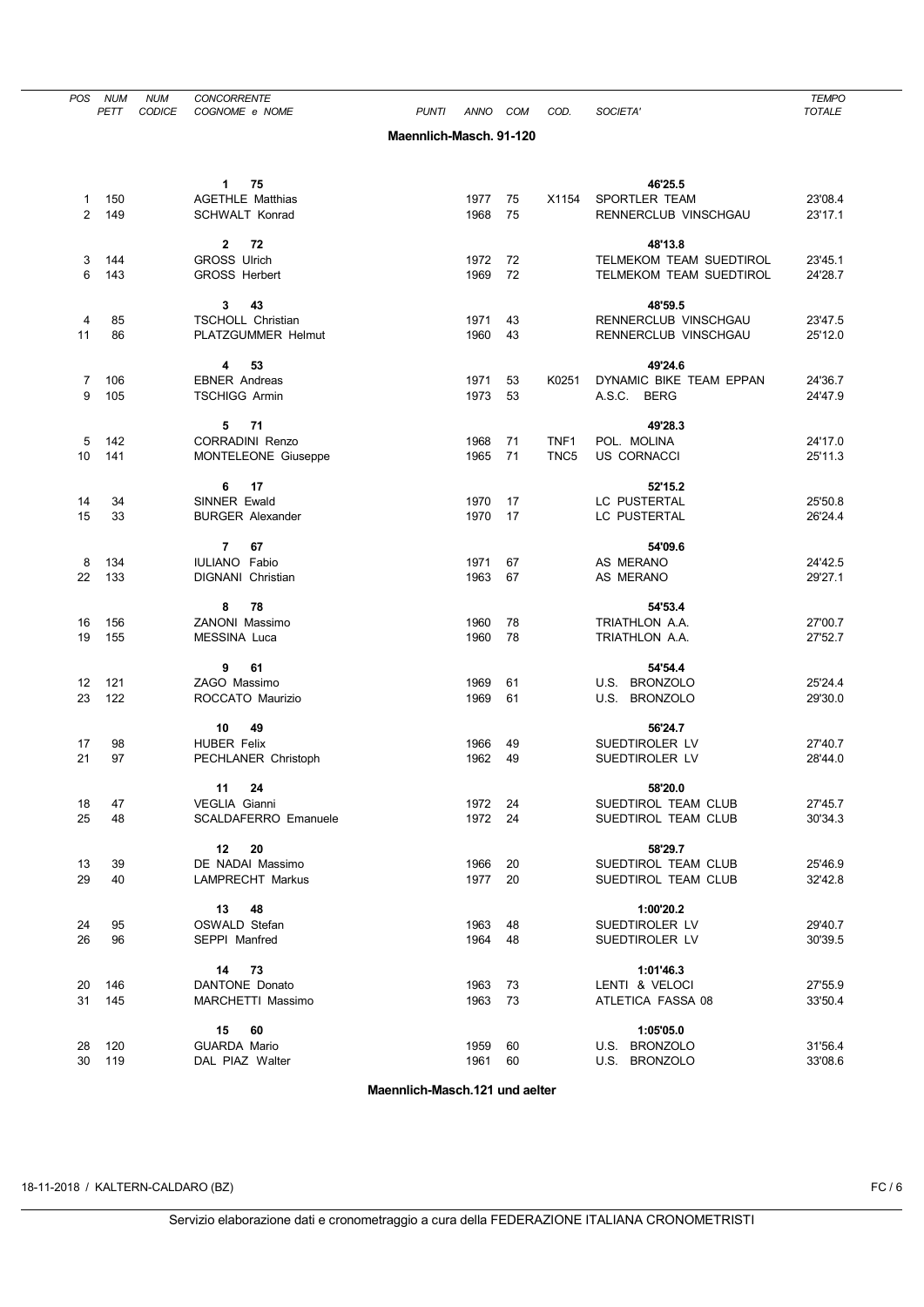| <b>POS</b>      | <b>NUM</b><br>PETT | <b>NUM</b><br>CODICE | <b>CONCORRENTE</b><br>COGNOME e NOME           | <b>PUNTI</b>          | ANNO         | <b>COM</b> | COD.         | SOCIETA'                                    | <b>TEMPO</b><br><b>TOTALE</b> |
|-----------------|--------------------|----------------------|------------------------------------------------|-----------------------|--------------|------------|--------------|---------------------------------------------|-------------------------------|
|                 |                    |                      |                                                |                       |              |            |              |                                             |                               |
|                 |                    |                      | 14<br>1                                        |                       |              |            |              | 50'20.7                                     |                               |
| 1<br>3          | 27<br>28           |                      | <b>BADOLATO Fedele</b><br><b>MOSER Luciano</b> |                       | 1958<br>1953 | 14<br>14   |              | POL. GIUDICARIE EST.<br>ATLETICA CLARINA TN | 24'43.1<br>25'37.6            |
|                 |                    |                      |                                                |                       |              |            |              |                                             |                               |
|                 |                    |                      | $\mathbf{2}$<br>6                              |                       |              |            |              | 51'31.0                                     |                               |
| 2               | 12                 |                      | MAIR Johann                                    |                       | 1955         | 6          |              | LF SARNTAL/RAIFFEISEN                       | 25'13.7                       |
| 4               | 11                 |                      | <b>KNOLL Robert</b>                            |                       | 1952         | 6          |              | LF SARNTAL/RAIFFEISEN                       | 26'17.3                       |
|                 |                    |                      |                                                |                       |              |            |              |                                             |                               |
|                 |                    |                      | 27<br>3                                        |                       |              |            |              | 56'55.8                                     |                               |
| 5               | 54                 |                      | <b>STEINHAUSER Peter</b>                       |                       | 1953         | 27         |              | TELMEKOM TEAM SUEDTIROL                     | 26'25.6                       |
| 6               | 53                 |                      | <b>BRUNNER</b> Josef                           |                       | 1956         | 27         |              | LC PUSTERTAL                                | 30'30.2                       |
|                 |                    |                      |                                                |                       |              |            |              |                                             |                               |
|                 |                    |                      | 4<br>44                                        |                       |              |            |              | 1:05'36.8                                   |                               |
| 7               | 87                 |                      | COBBE Giorgio                                  |                       | 1953         | 44         |              |                                             | 30'32.5                       |
| 8               | 88                 |                      | FRUSCA Enio                                    |                       | 1946         | 44         |              |                                             | 35'04.3                       |
|                 |                    |                      |                                                | Mixed-Mista Bis, 60   |              |            |              |                                             |                               |
|                 |                    |                      |                                                |                       |              |            |              |                                             |                               |
|                 |                    |                      | 52<br>$\mathbf 1$                              |                       |              |            |              | 48'14.3                                     |                               |
| 1               | 104                |                      | ANDERSAG David                                 |                       | 1994         | 52         |              | A.S.C.<br><b>BERG</b>                       | 22'22.7                       |
| 3               | 103                |                      | <b>ANDERSAG Natalie</b>                        |                       | 1992         | 52         |              | A.S.C.<br><b>BERG</b>                       | 25'51.6                       |
|                 |                    |                      |                                                |                       |              |            |              |                                             |                               |
|                 |                    |                      | $\mathbf{2}$<br>59                             |                       |              |            |              | 51'30.3                                     |                               |
| 2               | 117                |                      | DECARLI Habtamu                                |                       | 1998         | 59         |              | ATLETICA TRENTO                             | 25'18.4                       |
| 4               | 118                |                      | <b>ZENARI Alice</b>                            |                       | 1999         | 59         | <b>TN104</b> | <b>GS VALSUGANA TRENTINO</b>                | 26'11.9                       |
|                 |                    |                      | 3<br>38                                        |                       |              |            |              | 1:11'21.0                                   |                               |
| 5               | 75                 |                      | HOLZKNECHT Benjamin                            |                       | 1985         | 38         |              | FULLSPORT MERAN                             | 31'36.9                       |
| 6               | 76                 |                      | <b>KASERER Barbara</b>                         |                       | 1992         | 38         |              | FULLSPORT MERAN                             | 39'44.1                       |
|                 |                    |                      |                                                |                       |              |            |              |                                             |                               |
|                 |                    |                      |                                                | Mixed-Mista 61 bis 90 |              |            |              |                                             |                               |
|                 |                    |                      | 64<br>1                                        |                       |              |            |              | 49'38.8                                     |                               |
| 3               | 127                |                      | <b>HANSPETER Kathrin</b>                       |                       | 1982         | 64         |              | LF SARNTAL/RAIFFEISEN                       | 24'02.1                       |
| 5               | 128                |                      | PERES MONTES Manolo                            |                       | 1977         | 64         |              | A.S.C. BERG                                 | 25'36.7                       |
|                 |                    |                      |                                                |                       |              |            |              |                                             |                               |
|                 |                    |                      | $\mathbf{2}$<br>36                             |                       |              |            |              | 53'58.0                                     |                               |
| 1               | 71                 |                      | <b>HERBST Gerhard</b>                          |                       | 1978         | 36         | <b>BZ35</b>  | ASV DEUTSCHNOFEN                            | 23'55.3                       |
| 16              | 72                 |                      | <b>THALER Helene</b>                           |                       | 1974         | 36         | <b>BZ35</b>  | ASV DEUTSCHNOFEN                            | 30'02.7                       |
|                 |                    |                      |                                                |                       |              |            |              |                                             |                               |
|                 |                    |                      | 70<br>3                                        |                       |              |            |              | 54'08.8                                     |                               |
| 4               | 140                |                      | <b>BRUNNER Robert</b>                          |                       | 1974         | 70         |              | FULLSPORT MERAN                             | 24'59.0                       |
| 14              | 139                |                      | DOSSER Birgit                                  |                       | 1978         | 70         |              | FULLSPORT MERAN                             | 29'09.8                       |
|                 |                    |                      | 28                                             |                       |              |            |              | 56'10.1                                     |                               |
| 2               | 56                 |                      | 4<br><b>SCHWEIGL Alexander</b>                 |                       | 1974         | 28         |              | TELMEKOM TEAM SUEDTIROL                     | 24'01.1                       |
| 19              | 55                 |                      | PANTE Tamara                                   |                       | 1981         | 28         |              | RENNERCLUB VINSCHGAU                        | 32'09.0                       |
|                 |                    |                      |                                                |                       |              |            |              |                                             |                               |
|                 |                    |                      | 5<br>68                                        |                       |              |            |              | 56'31.0                                     |                               |
| 9               | 136                |                      | <b>OBERHOELLER Reinhard</b>                    |                       | 1975         | 68         |              | LF SARNTAL/RAIFFEISEN                       | 27'51.4                       |
| 12 <sup>°</sup> | 135                |                      | KOFLER Sabine                                  |                       | 1979         | 68         |              | LF SARNTAL/RAIFFEISEN                       | 28'39.6                       |
|                 |                    |                      |                                                |                       |              |            |              |                                             |                               |
|                 |                    |                      | 69<br>6                                        |                       |              |            |              | 59'08.2                                     |                               |
| $\overline{7}$  | 137                |                      | <b>MUSNER Simone</b>                           |                       | 1985         | 69         |              |                                             | 27'19.3                       |
| 17              | 138                |                      | <b>MERCURI Evelyn</b>                          |                       | 1985         | 69         |              |                                             | 31'48.9                       |
|                 |                    |                      |                                                |                       |              |            |              |                                             |                               |
|                 |                    |                      | $\overline{7}$<br>74                           |                       |              |            |              | 1:01'08.7                                   |                               |
| 13              | 148                |                      | FERRO Diego                                    |                       | 1977         | 74         |              | TRIATHLON A.A.                              | 28'53.5                       |
| 22              | 147                |                      | GUSELLA Roberta                                |                       | 1969         | 74         |              | TRIATHLON A.A.                              | 32'15.2                       |
|                 |                    |                      | 18<br>8                                        |                       |              |            |              | 1:01'17.0                                   |                               |
| 11              | 36                 |                      | SCAVAZZA Francesca                             |                       | 1978         | 18         |              |                                             | 28'19.2                       |
| 23              | 35                 |                      | <b>REIFER Richard</b>                          |                       | 1973 18      |            |              |                                             | 32'57.8                       |
|                 |                    |                      |                                                |                       |              |            |              |                                             |                               |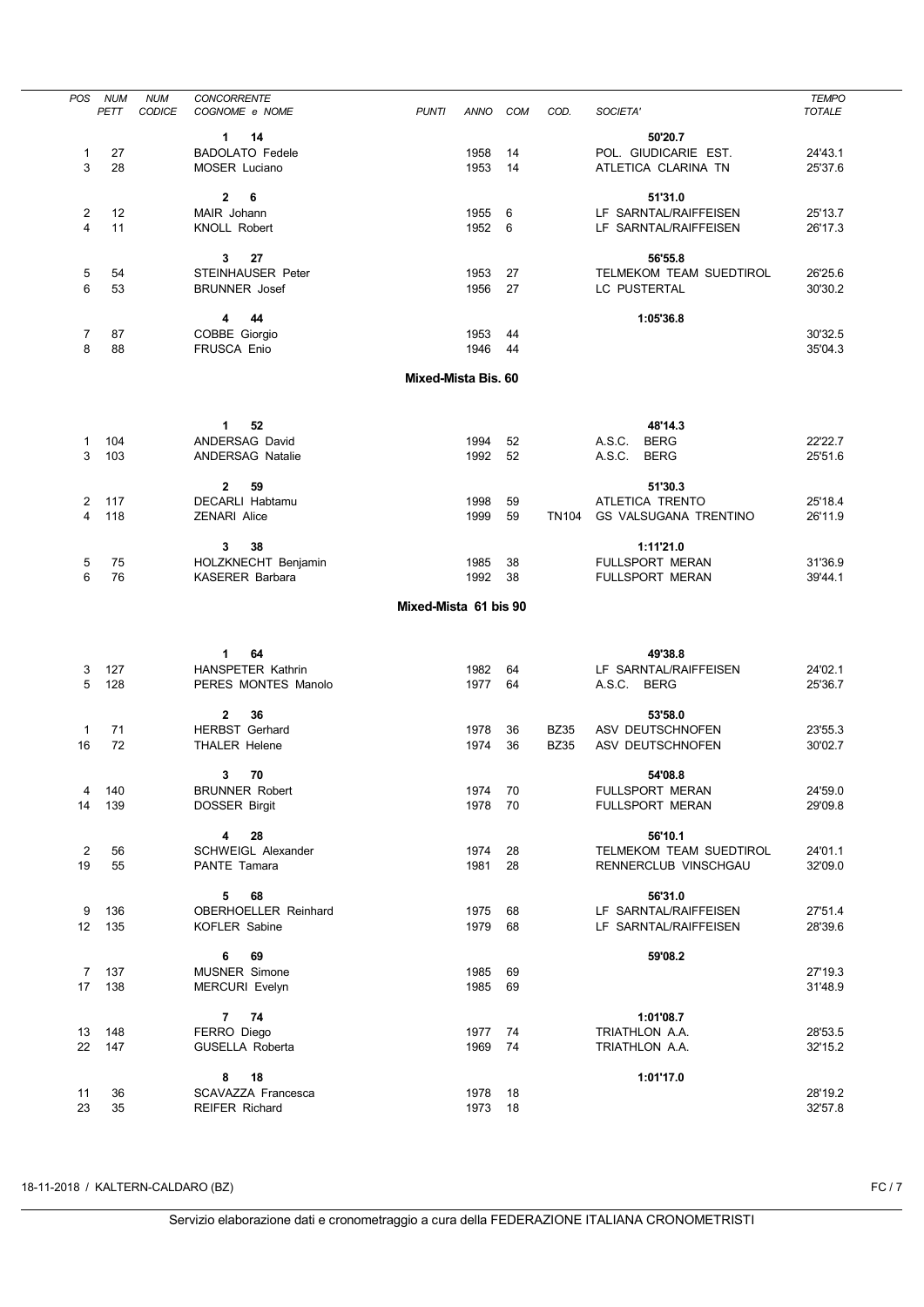| <b>POS</b>     | <b>NUM</b>                   | <b>NUM</b>    | <b>CONCORRENTE</b>                      |                                              |              |                |      |                                             | <b>TEMPO</b>       |
|----------------|------------------------------|---------------|-----------------------------------------|----------------------------------------------|--------------|----------------|------|---------------------------------------------|--------------------|
|                | PETT                         | <b>CODICE</b> | COGNOME e NOME                          | <b>PUNTI</b>                                 | ANNO         | COM            | COD. | SOCIETA'                                    | <b>TOTALE</b>      |
|                |                              |               | 22<br>9                                 |                                              |              |                |      | 1:01'35.1                                   |                    |
| 10             | 43                           |               | SARTI Luca                              |                                              | 1968         | 22             |      |                                             | 27'57.9            |
| 25             | 44                           |               | PRAMSTRAHLER Edith                      |                                              | 1959         | 22             |      | <b>LISPHERA</b>                             | 33'37.2            |
|                |                              |               |                                         |                                              |              |                |      |                                             |                    |
|                |                              |               | 10<br>15                                |                                              |              |                |      | 1:02'25.3                                   |                    |
| 15<br>24       | 30<br>29                     |               | SCARPELLINI Ivo                         |                                              | 1961         | 15             |      | ATHLETIC CLUB 96 ALPERI                     | 29'23.3            |
|                |                              |               | <b>MARAFANTE Elena</b>                  |                                              | 1975         | 15             |      | ATHLETIC CLUB 96 ALPERI                     | 33'02.0            |
|                |                              |               | 11<br>4                                 |                                              |              |                |      | 1:03'56.5                                   |                    |
| 8              | 7                            |               | SPIESS Anton                            |                                              | 1971 4       |                |      | L.F. LAATSCH/TAUFERS M.                     | 27'35.2            |
| 27             | 8                            |               | STECHER Sylvia                          |                                              | 1976 4       |                |      | L.F. LAATSCH/TAUFERS M.                     | 36'21.3            |
|                |                              |               |                                         |                                              |              |                |      |                                             |                    |
|                |                              |               | $\overline{7}$<br>12 <sup>12</sup>      |                                              |              |                |      | 1:04'02.4                                   |                    |
| 6              | 13                           |               | SPERANDIO Andrea                        |                                              | 1969 7       |                |      | MARATHON CLUB TRENTO                        | 26'50.3            |
| 28             | 14                           |               | ZANELLA Serena                          |                                              | 1970 7       |                |      | MARATHON CLUB TRENTO                        | 37'12.1            |
|                |                              |               | 13<br>21                                |                                              |              |                |      | 1:04'22.5                                   |                    |
| 20             | 41                           |               | SCHROTT Maria                           |                                              | 1963         | 21             |      |                                             | 32'11.0            |
| 21             | 42                           |               | RAUTER Ferdinand                        |                                              | 1959         | 21             |      |                                             | 32'11.5            |
|                |                              |               |                                         |                                              |              |                |      |                                             |                    |
|                |                              |               | 14<br>12                                |                                              |              |                |      | 1:08'10.5                                   |                    |
| 18             | 23                           |               | DELLACASAGRAND Serena                   |                                              | 1973         | 12             |      | ATHLETIC CLUB 96 ALPERI                     | 31'57.3            |
| 26             | 24                           |               | EISENSTECKEN Bruno                      |                                              | 1970         | 12             |      | ATHLETIC CLUB 96 ALPERI                     | 36'13.2            |
|                |                              |               |                                         |                                              |              |                |      |                                             |                    |
|                | 73                           |               | 37<br>15<br>HINTERLECHNER Karl          |                                              | 1978         | 37             |      | 1:15'37.4<br><b>SG EISACKTAL RAIFFEISEN</b> |                    |
| 29<br>30       | 74                           |               | BALDI Barbara                           |                                              | 1973         | 37             |      | <b>SG EISACKTAL RAIFFEISEN</b>              | 37'48.4<br>37'49.0 |
|                |                              |               |                                         |                                              |              |                |      |                                             |                    |
|                |                              |               |                                         | Mixed-Mista 91 u. Aelter                     |              |                |      |                                             |                    |
|                |                              |               |                                         |                                              |              |                |      |                                             |                    |
|                |                              |               |                                         |                                              |              |                |      |                                             |                    |
| $\mathbf{1}$   | 57                           |               | $\mathbf 1$<br>29<br><b>KNAPP</b> Josef |                                              | 1964         | 29             |      | 50'33.3<br>SUEDTIROLER LV                   | 23'58.6            |
| 3              | 58                           |               | V. DELLEMANN Johanna                    |                                              | 1970         | 29             |      | SUEDTIROLER LV                              | 26'34.7            |
|                |                              |               |                                         |                                              |              |                |      |                                             |                    |
|                |                              |               | 31<br>$\mathbf{2}$                      |                                              |              |                |      | 56'55.7                                     |                    |
| 4              | 61                           |               | ROSSI Martin                            |                                              | 1958         | 31             |      | SUEDTIROLER LV                              | 28'05.2            |
| 5              | 62                           |               | <b>INNEREBNER Karin</b>                 |                                              | 1971         | 31             |      | SUEDTIROLER LV                              | 28'50.5            |
|                |                              |               |                                         |                                              |              |                |      |                                             |                    |
| 2              | 154                          |               | 77<br>$3^{\circ}$<br>THALHEIMER Martin  |                                              | 1963         |                |      | 1:04'59.6<br>A.S.C. BERG                    | 26'15.8            |
| 9              | 153                          |               | FARUZZI Debora                          |                                              | 1982         | 77<br>77       |      |                                             | 38'43.8            |
|                |                              |               |                                         |                                              |              |                |      |                                             |                    |
|                |                              |               | 4<br>10                                 |                                              |              |                |      | 1:05'15.6                                   |                    |
| 7              | 19                           |               | KNAPP Christoph                         |                                              | 1973         | 10             |      |                                             | 32'07.7            |
| 8              | 20                           |               | PALMA Maria Luisa                       |                                              | 1961         | 10             |      | A.S.C. BERG                                 | 33'07.9            |
|                |                              |               |                                         |                                              |              |                |      |                                             |                    |
|                |                              |               | 25<br>5                                 |                                              |              |                |      | 1:17'21.1                                   |                    |
| 6<br>10        | 49<br>50                     |               | POJER Walter                            |                                              | 1966<br>1965 | 25<br>25       |      | LENTI & VELOCI                              | 32'04.2<br>45'16.9 |
|                |                              |               | PATSCHEIDER Angela                      |                                              |              |                |      | LENTI & VELOCI                              |                    |
|                |                              |               |                                         | Familie Kategorie M+S/T-Categ Famiglia M-F/F |              |                |      |                                             |                    |
|                |                              |               |                                         |                                              |              |                |      |                                             |                    |
|                |                              |               |                                         |                                              |              |                |      |                                             |                    |
| 1              | 91                           |               | 46<br>1<br><b>WIESER Alex</b>           |                                              | 1996         | 46             |      | 57'18.2<br>SV JENESIEN SOLTNFLITZE          | 25'16.4            |
| 3              | 92                           |               | WIESER PERKMAN Waltraud                 |                                              | 1968         | 46             |      | SV JENESIEN SOLTNFLITZE                     | 32'01.8            |
|                |                              |               |                                         |                                              |              |                |      |                                             |                    |
|                |                              |               | $\mathbf{2}$<br>23                      |                                              |              |                |      | 57'34.7                                     |                    |
| 2              | 46                           |               | <b>RUNGGER Daniel</b>                   |                                              | 1996         | 23             |      | LF SARNTAL/RAIFFEISEN                       | 25'22.6            |
| $\overline{4}$ | 45                           |               | <b>RUNGGER Gertraud</b>                 |                                              | 1955         | 23             |      | LF SARNTAL/RAIFFEISEN                       | 32'12.1            |
|                |                              |               |                                         |                                              |              |                |      |                                             |                    |
|                |                              |               | 3<br>1                                  |                                              |              |                |      | 1:13'11.1                                   |                    |
| 5<br>6         | 1<br>$\overline{\mathbf{c}}$ |               | <b>BRUGGER Maria</b>                    |                                              | 1973         | $\overline{1}$ |      | LC PUSTERTAL                                | 36'30.8            |
|                |                              |               | <b>BRUGGER Noemi</b>                    |                                              | 2000 1       |                |      | LC PUSTERTAL                                | 36'40.3            |